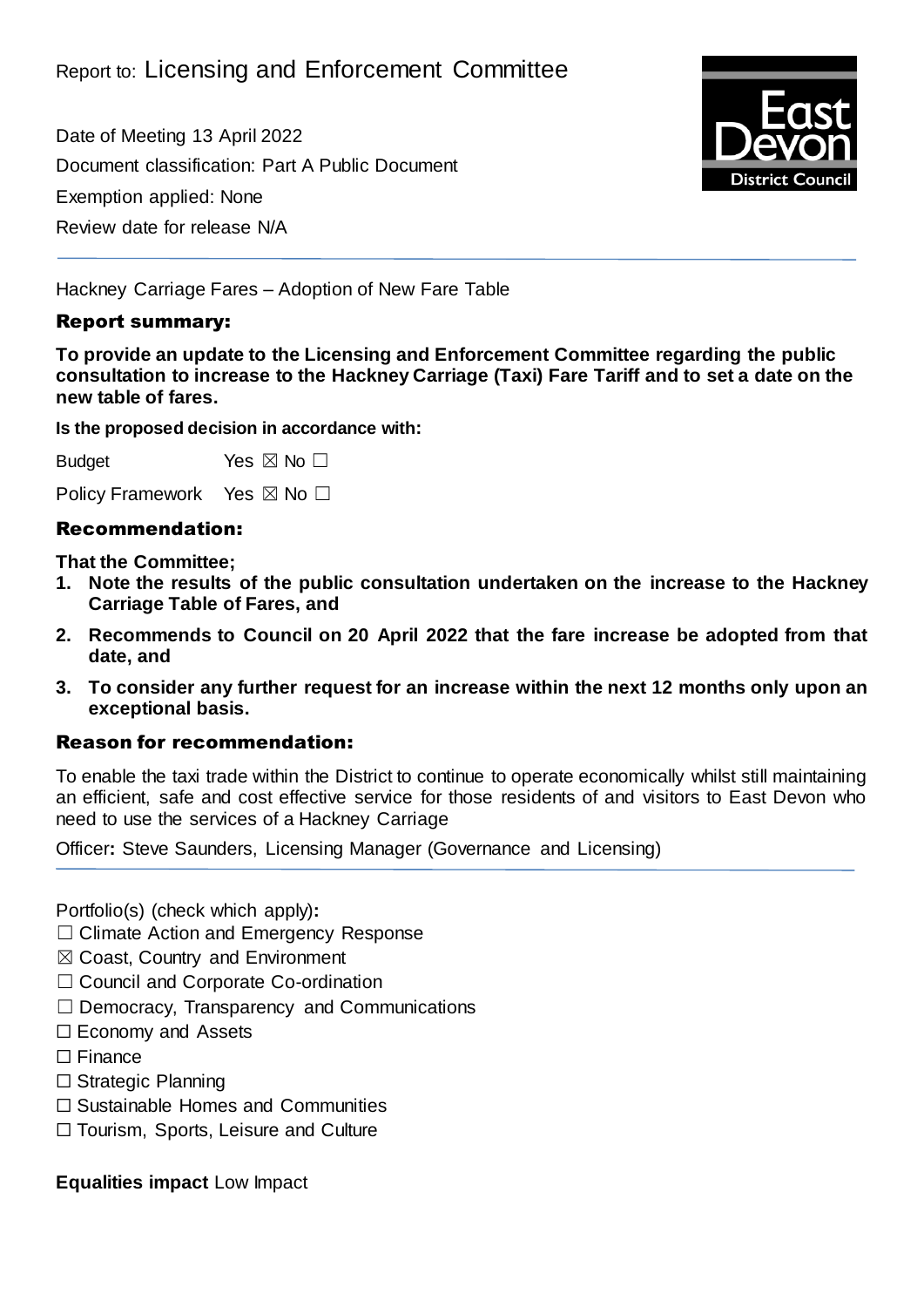**Risk:** Low Risk;

**Links to background information** Local Government (Miscellaneous Provisions) Act 1976 Report to Licensing & Enforcement Committee November 2021

**Link to [Council Plan](https://eastdevon.gov.uk/councilplan/)**

Priorities (check which apply)

- ☐ Better homes and communities for all
- ☐ A greener East Devon
- $\boxtimes$  A resilient economy

#### **Report in full**

## 1 Background Information

- 1.1 Section 65 of the of the Local Government (Miscellaneous Provisions) Act 1976 permits District Councils to set the fares tariff for Hackney Carriages licensed in the District and this Council, in common with most other Councils, have used this power for many years. The setting of fares for hackney carriages is a function for this Council's Licensing and Enforcement Committee.
- 1.2 This Committee approved advertising the new fare tariff that proposed an increase for 10% on the initial 'flag' charge for Tariff 1 and Tariff 2 resulting in an increase from £3.50 to £3.85 (T1) and from £4.00 to £4.40 (T2). The new table of fares with the increases appears at **Appendix A**. This followed a request from licensees for a fare increase.
- 1.3 The process to review and increase the taxi fare tariff has been given all due consideration by this Committee which resolved to approve circulating the necessary public notices to take this matter forward. Legislation requires that before any alteration to the tariff table can take effect, a public notice explaining the changes must be placed in a local newspaper. The public and the taxi trade should be provided with a period of at least 14 days to make comment on the proposals and if no adverse comment/objection is received, the approved changes must take effect. Alternatively if adverse comment/objection is received then the matter must be returned to allow the Committee to consider the representation(s).
- 1.4 The necessary public notice was placed in newspapers circulating in the District setting out the approved new table of charges and explaining the procedure should anyone wish to make representations. The statutory period for objections ended on 1 April 2022 and no objections were received to the advertised new table. The notice is shown at **Appendix B.**

# 2 Conclusion

2.1 The purpose of this report is to update the Committee that there were no objections received in response to the public notices. As explained earlier in this report, Section 65 of the Local Government (Miscellaneous Provisions) Act 1976 outlines that where no objections to a table of fares are made within the period specified in the notice that the table of fares at Appendix A shall come into operation.